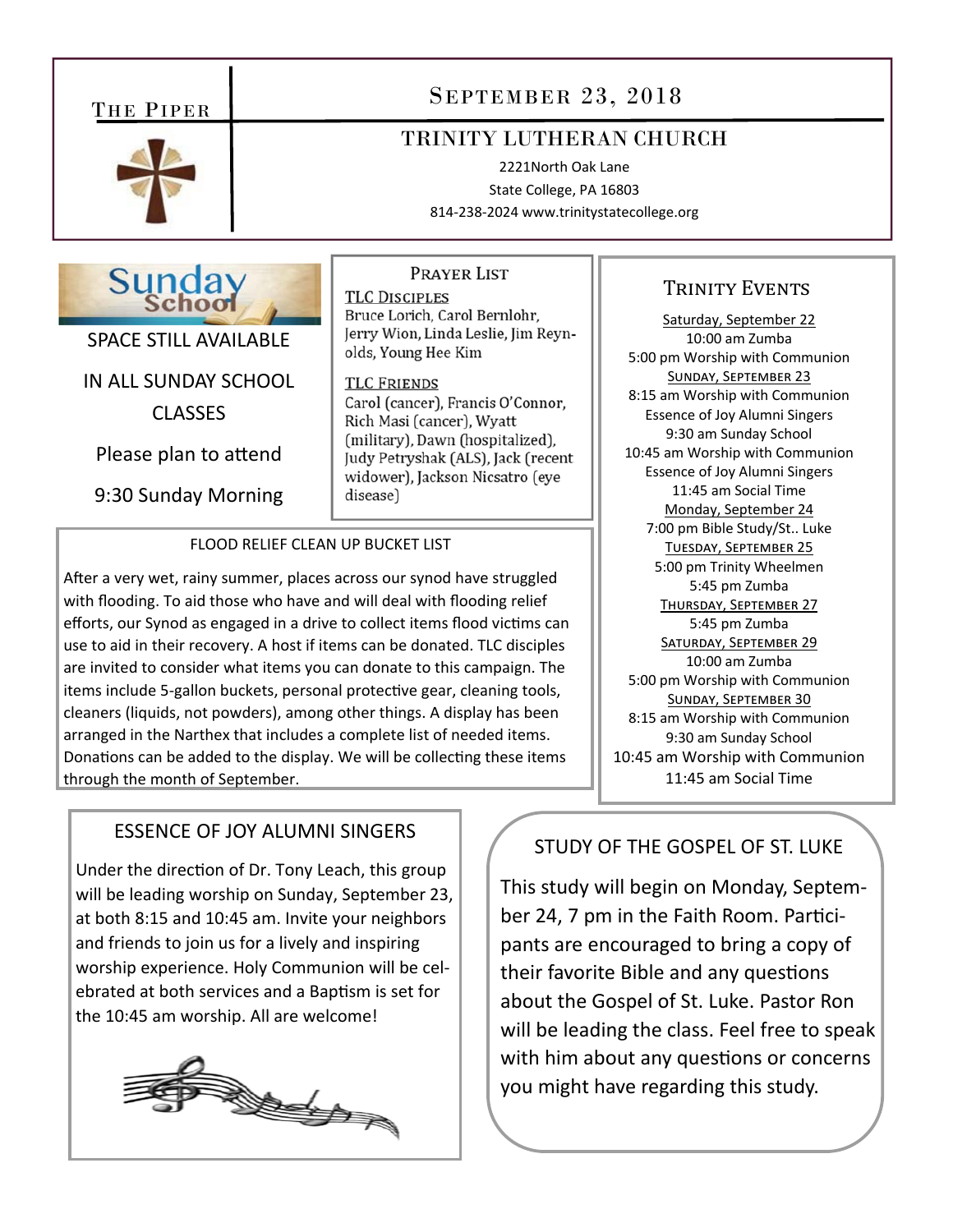### BLANKET SUNDAY

Traditionally, the first Sunday in October is designated Blanket Sunday, a time when congregations collect blankets to be distributed through Lutheran World Relief, serving those in disaster situa‐ tions. This year, Blanket Sunday is October 7. Instead of collecting actual blankets, however, the Allegheny Synod Women of the ELCA and the Global Mis‐ sion Committee request monetary donations. This is a more cost effect way to distribute blanks. So, if you wish to support this project please use one of the special envelopes marked "Blanket Sunday Offering." Thank you!



Mark your calendar now for our next themed dinner. It is set for Wednes‐ day, October 10, 6 pm dinner, 7 pm program. Watch for more details!



## READINGS

SEPTEMBER 16 Jeremiah 11:18-20 James 3: 13-4.3, 7-8 Mark 9:30-37

# FIRST COMMUNION INSTRUCTION

Parents with children in first grade or older who feel their child is ready to begin receiving Holy Communion are invited to attend First Communion instruction. Children also aƩend. Three sessions are planned for Sundays, October 7, 14 and 21 The class runs from  $12 - 1$  pm and lunch is provided. For more information or to register, contact Pastor Ron, TLCRevRon@comcast.net. There is no cost for this class.



**Attention Married Couples:** 

A Lutheran Marriage Encounter Weekend is planned especial‐ ly for Western PA couples at the beautiful Olmsted Manor Retreat Center located in the Allegheny National Forest in Ludlow, PA. The dates are: October 19‐21. Weekends are de‐ signed to allow married couples of all ages to take time off from daily pressures and responsibilities to search out and discover a warmer, closer, more joyful marital relationship. For further information and to register for the Weekend, go to www.GodLovesMarriage.org, and pay the \$100 registration fee. Toward the end of the Weekend an opportunity will be provided to make a contribution of whatever amount you wish to help cover expenses of 2 nights in the retreat center and 5 meals for each of you. For questions, please contact Northeast US Directors of Lutheran Marriage Encounter, Fred & Julie Schamber at fischamber@comcast.net or 724-325-3166.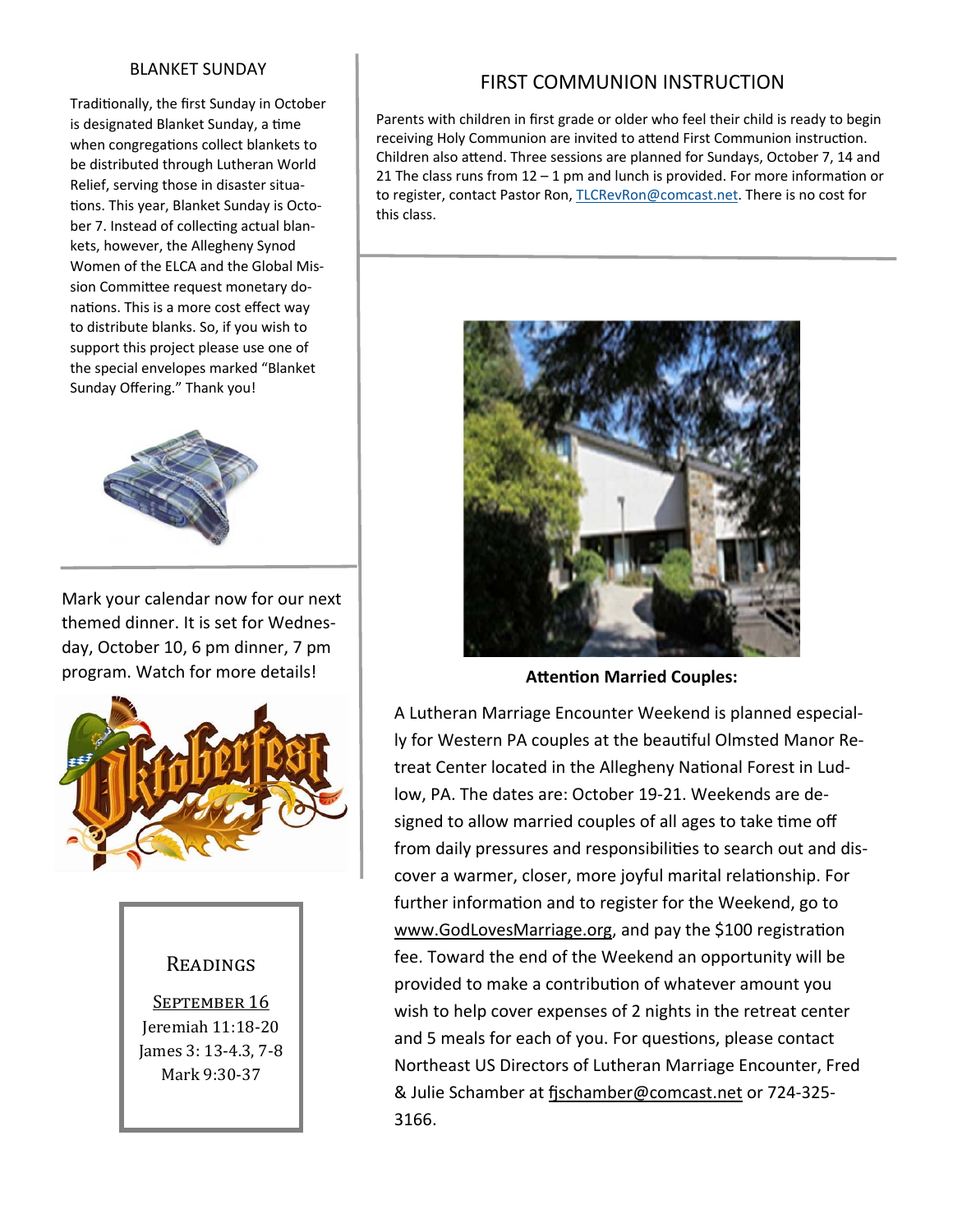# Volunteers Still Needed:

Bridge of Hope, a church-based approach to ending family homelessness, is looking for congregations to form Neighboring Volunteer groups. We would need 6 to10 individuals to start a group at Trinity.

Each volunteer group is matched with one participant. Neighboring Volunteers give support, encourage, and build relationships with the homeless moms. Participation in the monthly Bridge of Hope nights is expected. Helping with child-care, transportation, household furnishings and/or meals might also be included.

We would work as a team to be good neighbors to a mom and her family. If you are interested in joining a Neighboring Volunteer group here at Trinity or just want some additional information, contact Lorene Stitzer @ lorenestitzer@yahoo.com or Karen Aubuchon @ aubu55@gmail.com

If you would like to support this effort but are not ready to commit to the Neighboring Volunteer group, Bridge of Hope is also looking for individuals to provide desserts for their monthly family meetings.

# **Esther Lauchle needs help!!!!**

She's committed on Thursday, October 11, to rappel off of the Hyatt Centre (12 stories) across from the Fraser Street parking garage! This is a fundraiser to sup‐ port (IHS). However, in order to rappel, she needs to raise at least \$1000. Please help Esther fulfill her goal!! She will be representing Trinity so we want to make sure she has our support.

**At all 3 services on the weekend of Sept. 22 and 23 there will be a basket for your dona-Ɵons. If you write a check, please make it payable to "IHS" and include OTE/Esther Lauchle on the memo line to ensure that she gets credit toward her goal.** 

**OR you can donate online. Go to: give/overtheedge.events/crazylady.** 

Online donors will receive an automated tax deductible receipt. If you need more information, contact Esther at ees1@psu.edu or 814‐404‐3867. She thanks you for all your prayers and support!



in downtown State College

### a unique fundraiser benefitting **Interfaith Human Services and FaithCentre**

#### What is Over The Edge?

It's your unique opportunity to rappel off the twelve-story Fraser Centre in downtown State College AND raise money to help Centre County neighbors!

### Rappelling 12 STORIES?!? What about safety?

Our event is run by Over the Edge, who is committed to everyone's safety. Read more here: overtheedgeglobal.com/safety

### Okay, but how much does this cost?

You need to raise at least \$1000 to rappel. We provide support to help you make your goal! Form a team and share the fundraising. Corporate sponsorships with rappelling spots are available too.

### Where does the money go?

To both Interfaith Human Services in State College and FaithCentre in Bellefonte, to support Centre County low-income families in many ways.

### All right-I'll do it! How do I sign up?

Great! Go to the link below to get started. Complete the form, sign the emailed waivers, and get ready to go OVER THE EDGE! Need help? Email Viki or Wendy at overtheedgesc@gmail.com. Sign up at:

give.overtheedge.events/campaigns/c1Muw0/register